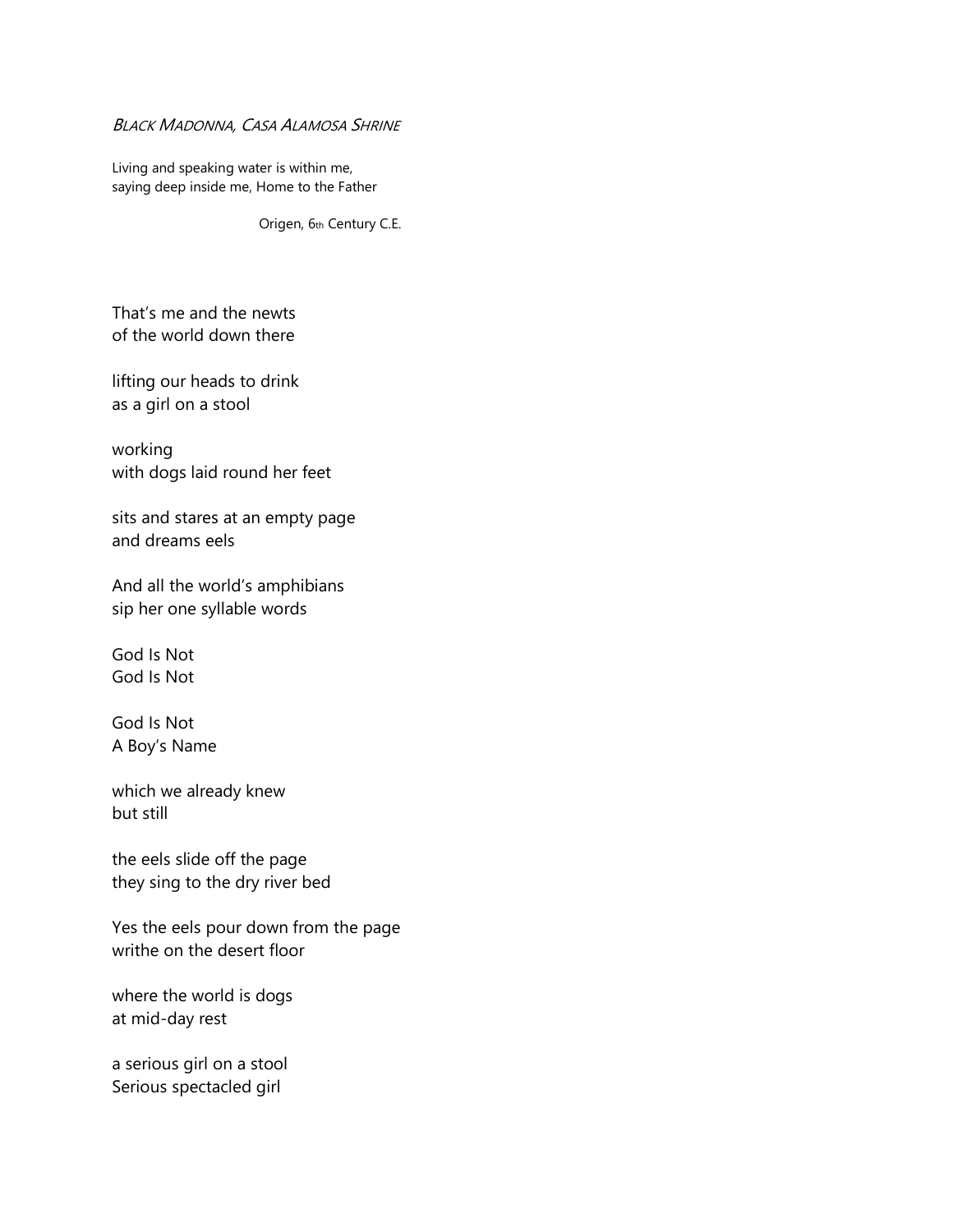playing Artemis playing Crow

we'll lick the salt from your feet until we learn the rules

Rules are simple enough she says

Rules Are Flowers Rules Are Song

Simple enough to forget she says

which is how we get them wrong but the world is three old dogs at rest

a quiet girl on a stool and us

in the salt-lick carmine glow of her slow amphibian song

\*

\*

During the years that Meinrad Craighead lived as a nun at Stanbrook Abbey she developed a slow, trance-like process of sanding into scraperboard to conjure images fed by her wideranging studies of mythology and religion. In the years that followed her departure from Stanbrook this work took on greater clarity, its imagery now openly focussed on her lifelong intimation of God the Mother. The painting *Wolfmilk Nursing*, which comes from this period, concerns a vision of a lactating female wolf that Craighead encountered during work with a shaman in New Mexico, both of whom – shaman and wolf - became important mentors to her during this period of her life.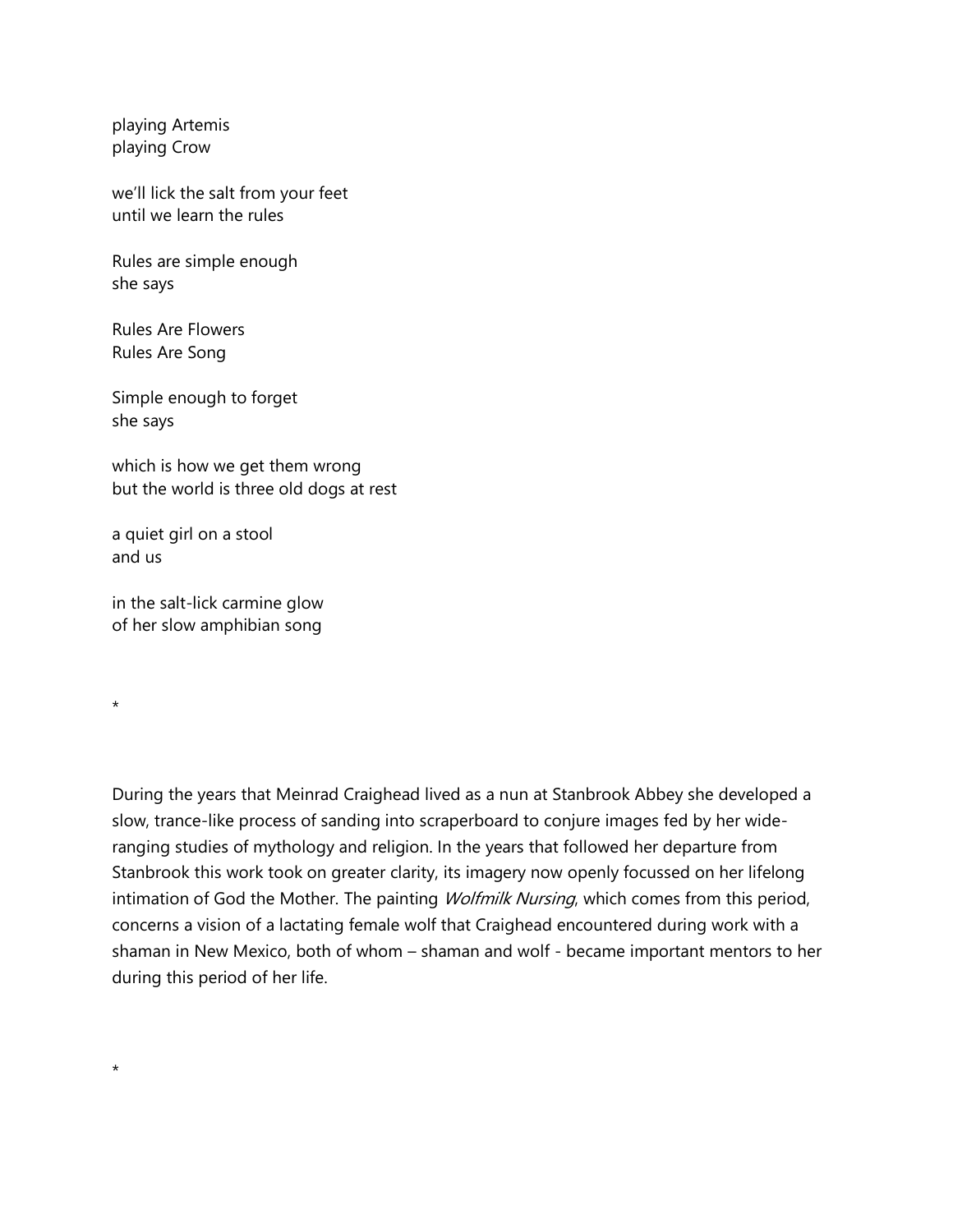CROW MOTHER, HER EYES, HER EGGS

and what breeds inside them slippery threads of thought writhing wet little psalms back to open ground

Crow Mother's face

a flat triangular hole question I never could solve still groping for kindness in that geometric gaze

Crow Mother's knees

which I'd missed altogether up-thrust cradle of bone her clutch of warm eggs fattening within

Crow Mother's fingers

slow at their work open the lips of the dead who soften under her touch neither restless nor afraid

\*

Among the many animal psychopomps frequenting both Craighead's dreams and her imagery – woodpecker, turtle, wolf, crow, badger – her closest spiritual guides have been her own beloved dogs, pictured in O Fountain Mouth. The upwelling water that first came to Craighead as a child, bringing her into the feminine presence of the sacred, is another recurrent motif in her work - as in this painting, whose title evokes the Marian litanies of her Catholic childhood. This 'living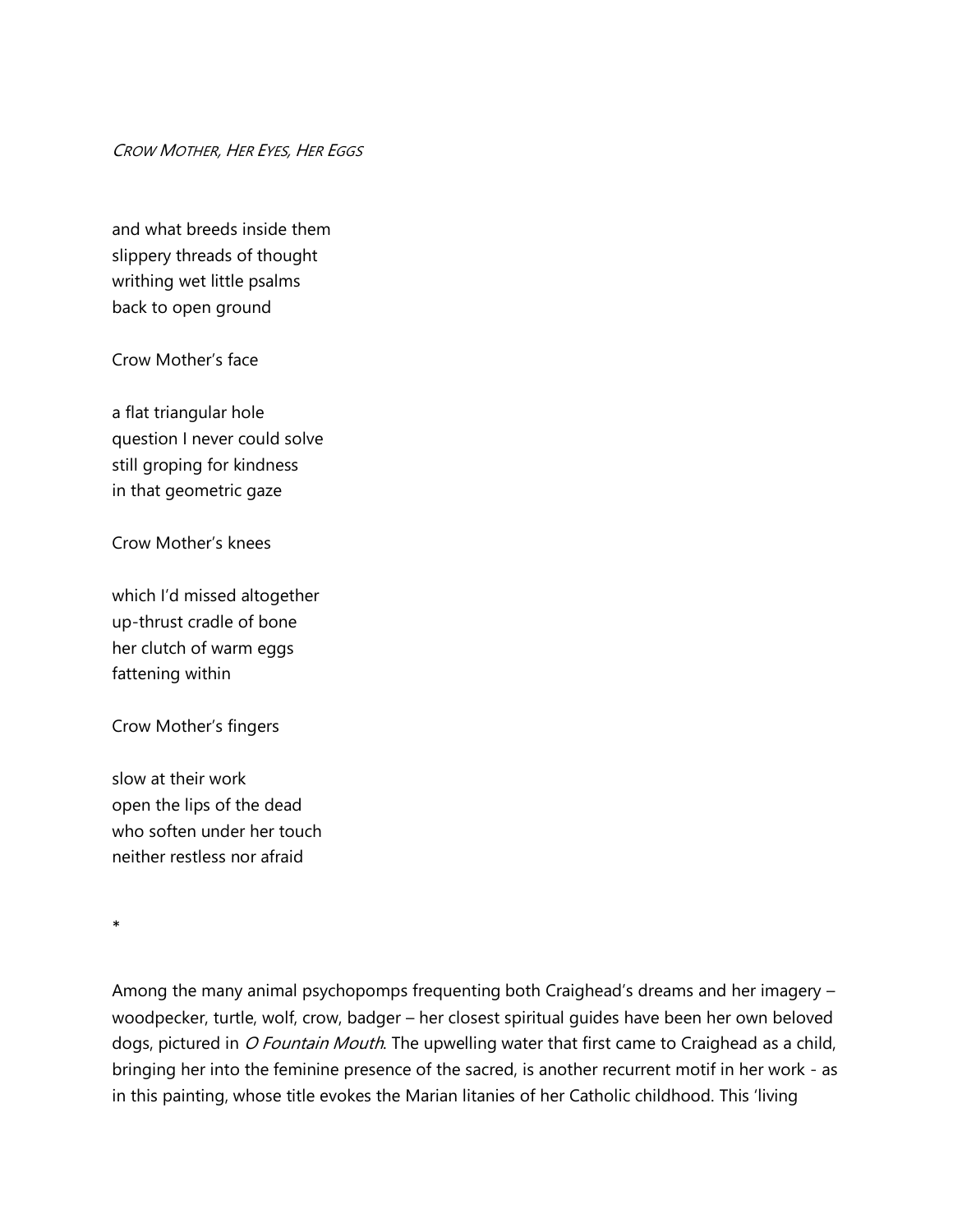water' has also found an outward echo and embodiment in the great rivers – Danube, Arno, Rio Grande - towards which she's consistently gravitated.

O FOUNTAIN MOUTH purify us, we beseech thee

\*

Let's start with the dogs. Languid friends, they'll wait all day while Meinrad curls into her work.

Or maybe the blanket shrouding her head, how it swallows the long afternoon.

It smells of milk in there. Milk, rough Navaho wool. The scrape of Meinrad's pen

the only sound except for the dogs, their breathing. It could pull you to sleep

if you listened but sleep's been disallowed for these dogs are no longer alone

and over their lifted heads a river now falls without pause white milk, and black,

which as before cannot be held back. You feel her old throat open

feel its song spill into the light until the hot thought of your heart is written on the air.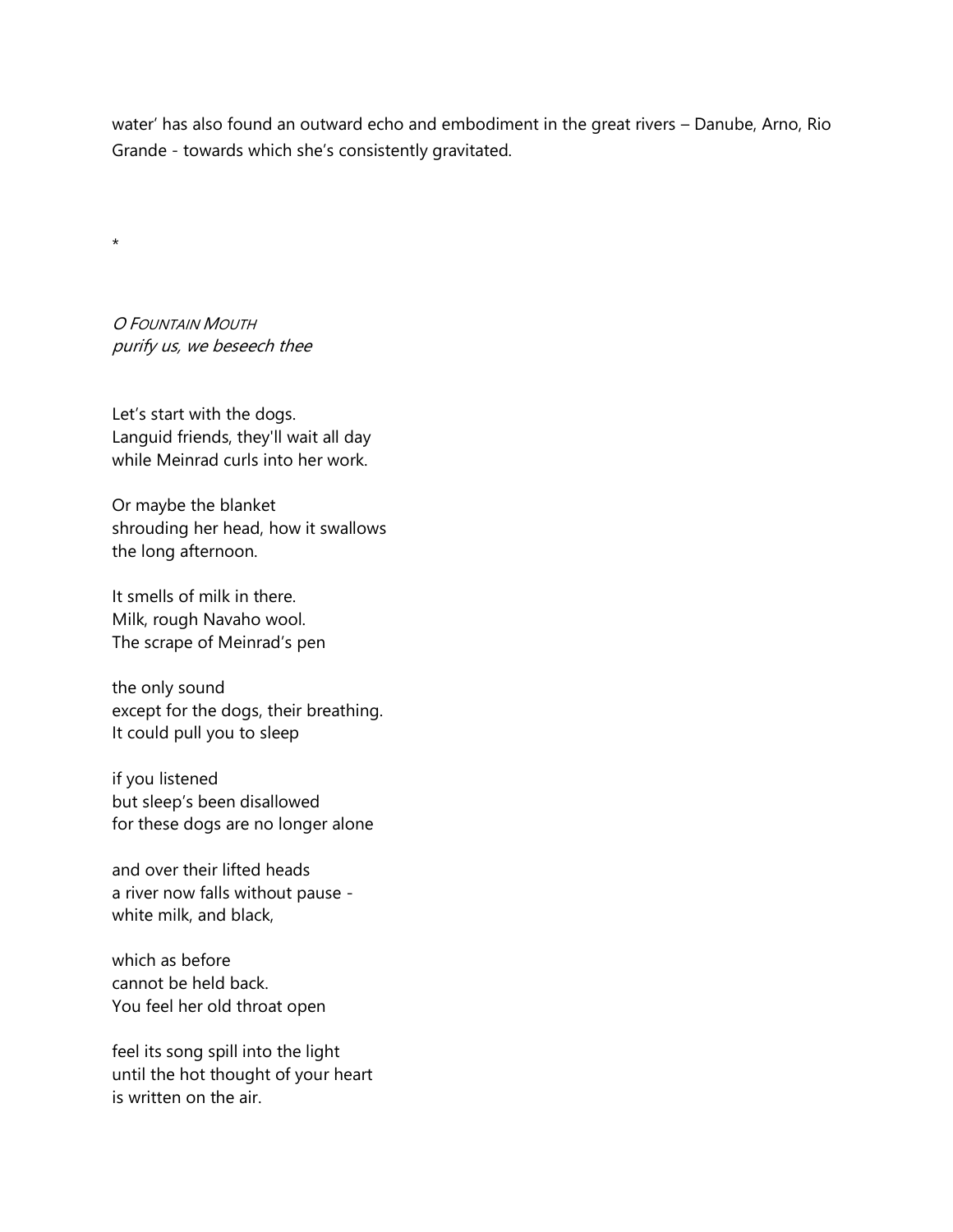Meinrad's arm knows what to do as that shoulder bends to the page, caved with her two bare feet

from the heat of the Rio Grande day, with her three hounds waiting as they'll always wait

when Meinrad's eyes are closed, her milk coming again, the smell as it runs off her tongue

pouring, pouring out onto the listening world.

Having travelled far from the confines of monastic life, Craighead has nonetheless retained a strong sense of fidelity to her Benedictine vows of obedience to spirit, as they've led her everdeeper into the 'animal mysteries'. In her numerous late images of female Christian mystics, Craighead understands herself visited by the spirit of her subject, only undertaking these portraits in response to such visitations. As well as evoking the ever-present figure of Crow Mother, the two corvids in *Woman with Ravens* echo the legend of St Meinrad, Craighead's spiritual ancestor and (male) namesake.

\*

\*

SISTER MEINRAD

Sister, swallowed in black, listen. There's a man I need to kill.

Turn, Sister, and listen as you squat to spray your prayer